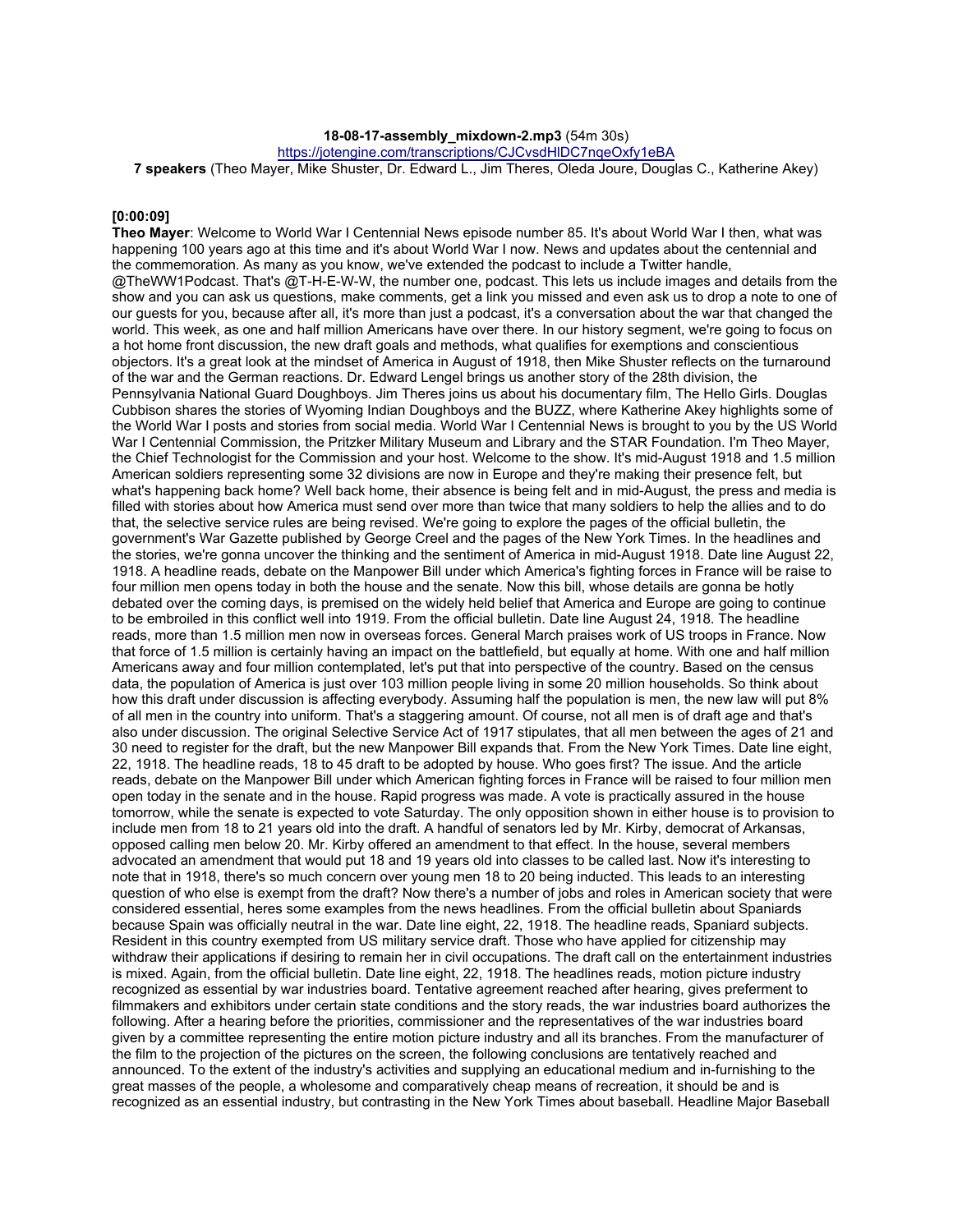League players allowed until September one, to find essential jobs. Full season is denied. Secretary of war finds no reason why further time should be needed by men. Period. And the story reads, secretary of war Baker today, decided to allow organized baseball until September one, in which to adjust itself to the work or fight order as applicable to ball players of draft age. After that date, all ball players affected by the work or fight regulations must seek some other essential employment or enter the military service. Of course, some men objected to being drafted as a matter of conscious. This from the official bulletin. Date line August 19, 1918. The headline reads, conscientious objectors doing their bit in their war made useful on farms furnishing muscle making food for fighters and the story reads, the United States Department of Agriculture authorizes the following. After struggling for a long time with the naughty problem of conscientious objectors in Army cantonments, the war department now announces that the difficulty has to a large degree been resolved through the aid of the farm help specialist of the United States Department of Agriculture. In the various states where there are farming communities which include sects opposed to the war and where additional farm help is needed, these places are made known to the contentment commanders together with a record of their farm labor needs. The plan has worked out so well, that in three camps were definite lists of objectors were complied. Practically all these men have been placed. Now some of our listeners may remember, Sergeant Alvin York struggled deeply with his conscious before reaching his decision that his faith would allow him to fight and that battle, which he received his honors, will happen in the coming weeks, but other exemptions are sought because some labor forces are considered critical and just cannot be filled by women, elders or boys in 1918. Again, from the New York Times. Date line August 21, 1918. The headline reads, ask for exemption of New York police. Merchants Association tells congress of danger of further depletion. Seize menitancion and the article reads, because the New York Police Department is in danger of being impaired by the draft, in spite of the fact that the New York Police Reserves have been built up into a strong and efficient organization, the Merchants Association sent an appeal yesterday to the military committee of the house and the senate and to General Crowder asking that the New York police be exempted in the new draft legislation. Quote, "We respectfully urge that you consider the inclusion in this law of a provision for the exemption of the police officers of the city. Our request is not based upon mere local selfish motives, but instead is found upon the urgent need of the whole country. Calamities a fearful consequences to the whole country might easily happen in this city if the highly trained and thoroughly efficient policemen are further depleted in this manner." So in summary, as you've heard, one and a half million Americans soldiers are in the ground in Europe. The senate and the house are working on legislation that will bring that total to four million. While everyone is trying to decide what that affects, what industries and individuals should be exempt and of course what we don't have time for in the segment today and what we'll leave for another episode is a deeper exploration of the many holes in the labor force left by the men now in uniform that are being apply filled by, who else? Rosie the Riveter's mother. A 100 years ago this week in the war that changed the world. From that deep dive into the moods and attitudes back home, now we go to Mike Shuster, former MPR correspondent and the curator for the Great War Project Blog. Mike, your post this week examines the German perspective of the war's turnaround in August of 1918. Germans up and down the command chain seem to be pretty certain of the outcome, don't they?

# **[0:12:50]**

**Mike Shuster**: Yeah, it certainly seems that way, so our headline reads, Huge American Presence on Western Front. Germans Shocked at American Strength. The Kaiser Received in Silence; A Bitter Epitaph and this is special to the Great War Project. It's a decisive moment in the Great War. Pessimism among the German high command deepens a century ago on the Western Front. In early August, French, British and Dominion troops are preparing themselves for a renewed battle. "That battle will be a turning point," writes the historian in Martin Gilbert. Canadian troops advance six miles. Seize 12 villages, 5,000 German prisoners and 161 guns, then the Allied soldiers go over the top. I gave no mercy, remembers one Allied officer. When the Germans stopped resisting and they could clear they see they are defeated, the British commander orders a halt in the attack. "I did not have the heart to shoot him." He said. "Australian troops have the similar experience that same August day taking seven villages, nearly 8,000 German prisoners and 173 guns," said the German Kaiser that day, "We have reached the limits of our capacity. The war must be ended." But the Kaiser still does not face the full truth of the German collapse. In his view, reports historian Gilbert, the war had to be ended on a positive note for Germany, "when Germany was making progress on the battlefield so that it could obtain at least a minimum of it's war aims." August eighth a century ago is indeed "the black day of the German Army." The strength of the Allied forces on the Western Front is nearing six million, nearly 1/3 of them are American. "On the home front," reports historian Adam Hochschild, "the war of attrition was taking its toll and German morale was crumbling." "With nervous, sweat visible on his face the Kaiser speaks to sullen munitions workers at the giant Krupp factory, railing against rumormongers and anti-war agitators and urging a fight to the end." "To every single one of us," the Kaiser declares, "this task is given to you your hammer, to you at your lathe, to me upon my throne." Historian Hochschild reports, "embarrassingly, he was received with a scattered laughs and silence." "In a matter of days," reports Hochschild, "British and Belgium troops recaptured the ground that had previously taken months and hundreds of thousands of casualties to win in the Battle of Passchendaele." On August tenth a century ago, reports historian Gilbert, "seven fresh German divisions arrive to take their place in the line. A group of drunken German soldiers shouts at them, "What do you war prolongers want?" Senior military and political leaders in Germany and Austria recommend immediate peace negotiations. Writes one, "Our military situation has deteriorated so rapidly that I no longer believe we can hold out over the winter. It is even possible that catastrophe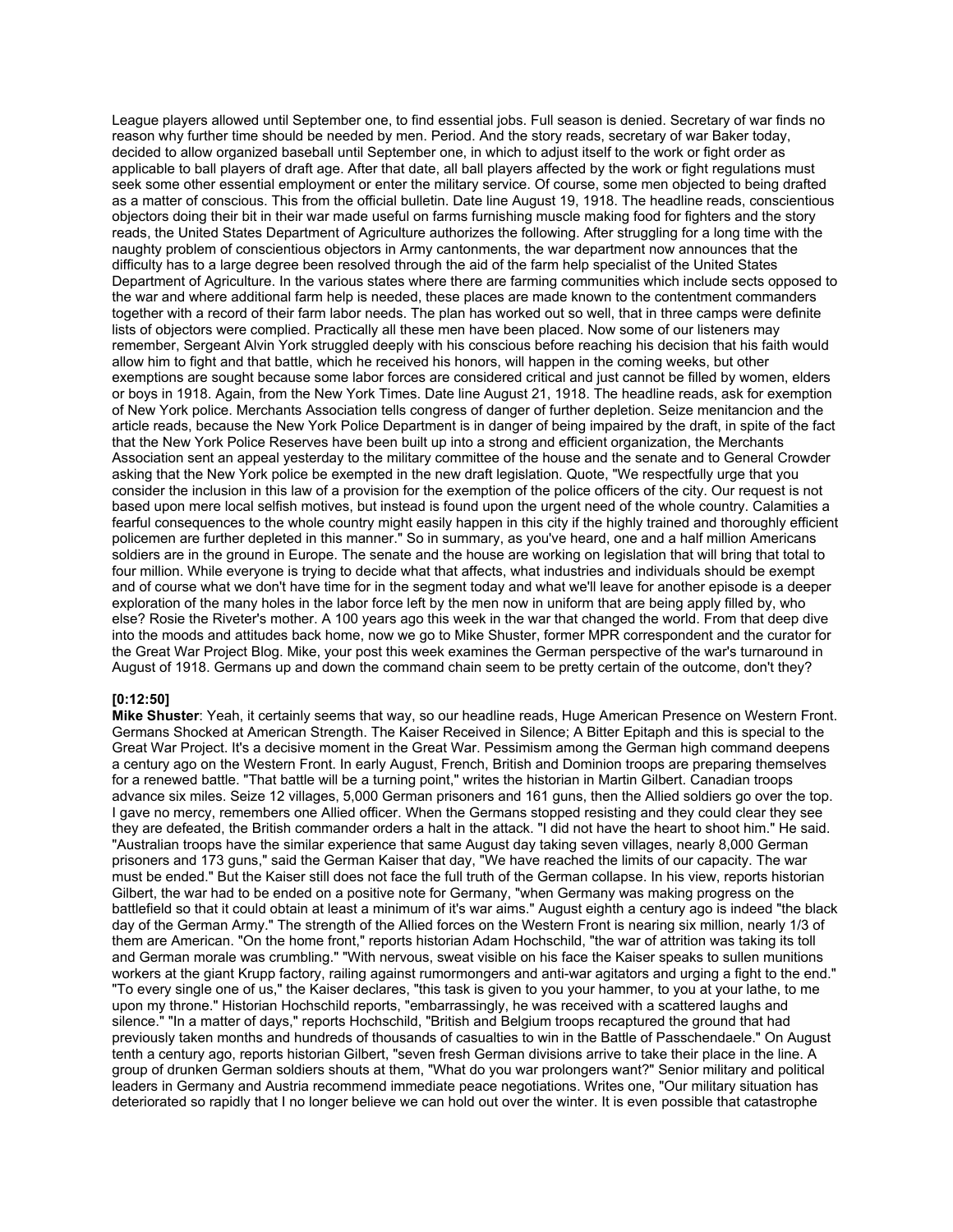will come earlier." He adds, "The Americans are multiplying in a way we never dreamed of. One of the casualties in this Allied offensive is the son of the well-known writer, Rudyard Kipling, whose son John was killed on the Western Front. Kipling writes his son's epitaph. If any question why we died, tell them, because our fathers lied and that some of the news of the Great War Project this day 100 years ago in the Great War.

### **[0:16:23]**

**Theo Mayer**: Mike Shuster is the curator for the Great War Project Blog. The link to his post is in the podcast notes. On this weeks segment of America Emerges, military storied from World War I, Dr. Edward Lengel gives us the second chapter of a power first person narrative experience. As the action of the 28th division, the Pennsylvania National Guard continues it's fearsome fight. A warning to listeners, this segment contains graphic descriptions of violence that may be inappropriate for younger listeners.

## **[0:16:56]**

**Dr. Edward L.**: 100 years ago on August 1918, US 28th Division Pennsylvania National Guard engaged German forces in a fight to the finish for the tiny French town of Fismette. It all began as the Division's 112th Regiment forded the Vesle River to establish a shaky foothold in the village. But the cost was high, and on the night of August ninth to 10th, the 111th regimen in relief. The American Doughboys never forgot what happened next. Private Duncan Kemerer of Company B vaulted desperately over wreckage cluttering the half-demolished bridge into Fismette, racing for his life against high explosive shellfire. Reaching the north bank, he ran down a street and dodged into an abandoned building with part of his platoon. As some Doughboys took up positions on the buildings first and second floors, Kemerer took shelter in the basement with a few other soldiers. Relaxing a little, his buddy found a French magazine and sat down to read it with his feet propped up on a stove, but Kemerer couldn't rest. Hearing dead nations outside, Kemerer climbed the basement stairs and watched with horror as a German barrage walked toward him. One spine-jarring explosion at a time. An enemy spotter had seen the Americans enter the building. Choking down his panic, Kemerer decided that the doorway was the safest place to shelter and as soon as the thought entered his head, two shells hit the building in succession, killing eight men including his buddy in the basement and hurling Kemerer 20 feet into the street. He climbed to his feet and his uniform hung on his body in shreds. Blood oozed from his head and down his back. Agonized and terror-stricken, Kemerer staggered towards the river, but a solider pulled him into a dugout aid station. He waited there for treatment until one wounded Doughboy stood between him and the doctor. Suddenly another shell landed in the dugout entrance blowing the standing Doughboy to pieces before his eyes. Kemerer regains consciousness on the dugout's third floor and found himself lying in a pool of blood as shells pounded the ceiling overhead. His mind cracked. Screaming desperately, Kemerer scrambled to dig a hole in the floor for protection and mercifully lost consciousness again for the final time. Kemerer awoke hours later, as he was being evacuated through Fismes, just across the river to the south of Fismette. He became a shell shock patient at a hospital in Chaumont. In the ward, if someone as so much as dropped a spoon on the floor, Kemerer would shriek and dive under the covers, but only three weeks later the doctor deemed him fully recovered and sent him back to the front. Behind the lines, American General Robert Bullard and French General Jean-Marie Degoutte agreed that the Americans were not pushing hard enough in Fismette. The bridgehead there must be expanded. The Doughboys would attack. The 111th Regiments First Battalion was ordered to advance up the open slopes overlooking Fismette from the north. Lieutenant Bob Hoffman was there and he remembered, "We were going over right into the reign of death, which was coming from in front and to the left of us. We couldn't see much, just the ruined house and outbuildings, the haystack and the wagons, but they were out there somewhere for from this apparent void was coming a veritable hail of death. We were so close to the guns that we no longer heard the (shh noises) of their searching fingers. Just the wicked crack they made as they went past our ears. There was must've been a battalion of machine gunners in front of us. The noise they made was not unlike hundreds of riveting machines, such as can be heard in building a skyscraper in New York or some other big city. We advanced 50 yards. There was absolutely no place to advance to. We had to fall back to our lines. There was nothing else we could do. We left some of our men dead and wounded in the orchards and fields." The Germans prepared to retaliate by attacking down a road leading into Fismette and it's exhausted American defenders. Hoffman noticed the enemy preparations and deployed his men in a block of ruined houses linked with tunnels in strong points. The Doughboys had just finished pushing their rifles through holes in the battered stone walls, when the Germans charged down the street. The image stayed with Hoffman for years. Clumplety-clump they were going with their high boots and huge coal bucket helmets. I can see them coming yet, bent over rifle in one hand, potato-masher grenade in the other. Husky red-faced young fellows, their eyes almost popping out of their heads as they dashed down the street, their necks red and perspiring. As the Germans enter the village, they ventured into pre-sited kill zones in front of the Doughboy's barricade and toppled under a hail of bullets. As the fighting raged, a young German breathlessly dodged into the doorway of the house where Hoffman sheltered. Standing in the semi-darkness of the ruined house, the American Lieutenant hesitated. Should he shoot the German, yell at him to turn around and fight or just bayonet him in the back? The last seemed simplest and safest. Hoffman lunged and with a gasp of surprise, the German died spitted on his bayonet. The enemy raiders killed almost to a man, but the battle for Fismette had hardly begun.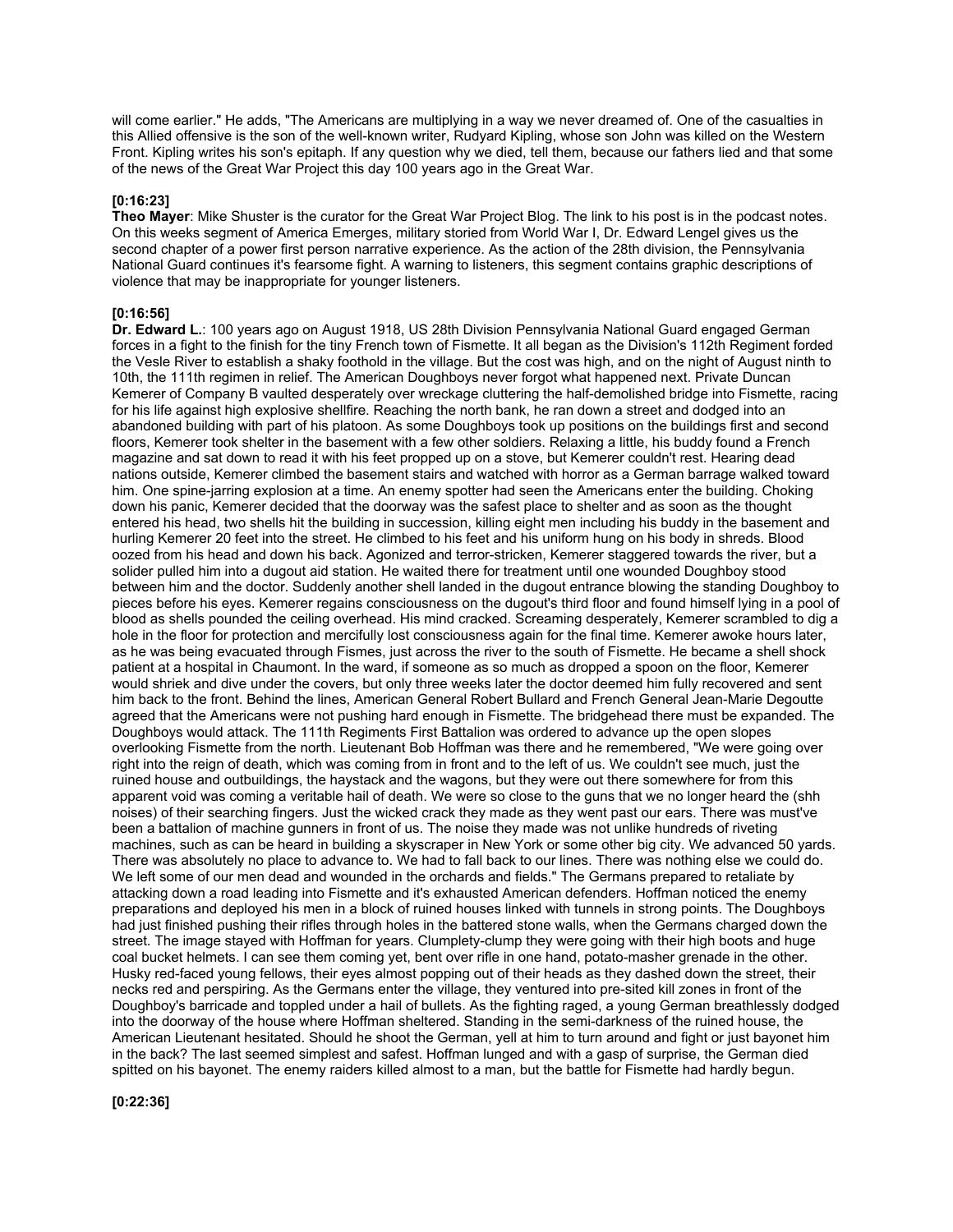**Theo Mayer**: Dr. Edward Lengel is an American military historian and our segment host America Emerges. Military stories from World War I. We put links in the podcast notes to Ed's post and his author's website. And those are the stories from 100 years ago. It's time to fast forward into the present with World War I Centennial News Now. This part of the podcast focuses on now and how the centennial of World War I is being commemorated. This week in commission news, we have an exciting advanced announcement for all of our listeners who are or who would like to be involved with honoring our veterans on Veteran's Day. Of course, this year is just no Veteran's Day. It's the centennial of the Armistice. That blessed and poignant moment in history when the World War I carnage and bloodbath on the Western Front finally ceased on the 11th hour of the 11th day of the 11th month of 1918 and the road to peace was begun. For many years, the 11th of November was known for this moment and was called Armistice Day, but as the war to end all wars turned out not to be that, the name for the sacred day was changed to Veteran's Day. To become a day of remembrance for all who've sacrificed for you and for our country. This year, for the centennial for World War I, this is our arguably the most significant moment of the commemoration and with that, the commission is undertaking a number of Armistice Centennial Events throughout the Veteran's Day weekend in Washington, DC. It should surprise you that we're calling the Armistice Centennial Events by their acronym, ACE. But this certainly isn't a Washington moment. This is a national and a world moment, so we've been hard at work to find ways to bring ACE to you in large cities, in small communities across the nation. We want to support the remembrance of the Centennial of the Armistice everywhere and we're calling this initiative your ACE and heres what we put together for you. On November 11th at 11am local time, we're asking all communities and people across America, those who were gathering organizations that post, chapters, auditoriums, memorials, cemeteries, churches, or even individuals to join together for bells of peace. A national bell tolling to reflect on and remember those who served and those who fell 100 years ago and since. But what if you don't have bells or you're gathered in a place where there are no bells? Well, this is 2018, so for you, we've created the Bells of Peace Participation App. This free smartphone app is gonna hit the streets in about three weeks and you'll be able to download it for your Apple or your Android mobile device. So imagine that you're at your traditional Veteran's Day event at your local cemetery war memorial, this may be where you gather every year to remember and honor your community's fallen. This year you could commemorate the Armistice by everyone opening their Bells of Peace App. As the built-in countdown timer reaches 11am local, Bells of Peace will toll from every device. Together. 21 times. In a remembrance of this very special moment, when the dying stopped over there, but a commemoration of peace isn't only slumber. Yes, it's a deeply important time for reflection, but it's also a time for teaching, learning and sharing about what it means, what happens, why, who. So for that, we've created something very special that extends over the entire Veteran's Day weekend. Your ACE is offering you a world re-run Armistice Film Festival. Now this is pretty cool. Any organization or community that donates \$500 or more to the National World War I Memorial in Washington, DC will be able to hold your own community World War I Armistice Film Festival. The commission as the national organization charged with helping commemorate World War I has made the arrangements for you to be able to hold public showings of four incredible World War I films and documentaries in your community. They include Pershing Path to Glory, a new documentary film that traces the story of blackjack Pershing, the General who led American forces in World War I. The Hello Girls, a new documentary playing to standing room only audiences around the country. It's the inspiring story about the first women to serve in the US Army and their 60 year struggle to get their veteran's benefits and their 100 struggle for deserved recognition. Then there's Sergeant Stubby an American Hero, this is the fully animate featured film that you may have heard about. It tells the story about a dog and his Doughboy in World War I and it's a true story. This wonderfully made movie is an ideal draw that could bring entire families and their kids into the commemoration of the Armistice. Finally, you'll also be able to premiere the new US World War I Commission sponsored short film, A Soldier's Journey, which tells the story of World War I through the elements of the sculpture being created by sculptor Saben Howard for the National Memorial. All you need to do is to supply the location with video playback and invite your community come in and share and learn and even laugh out loud a little. Stubby has some very endearing, some very funny moments. All at your community's World War I Armistice Film Festival that you can run from Friday to Monday on Veteran's Day weekend. We have a lot more tools for you in the pipeline. Things that help you announce, promote and turn this Veteran's Day into your Armistice Centennial Commemoration. Together, we can honor the 4.7 million who served, the 375,000 who were wounded and the 116,516 who sacrificed all for us and for our country. Now personally, I think they're gonna be joining you at your Armistice Centennial Event and you heard about it first here on World War I Centennial News the Podcast. We won't be going public with this until the end of next week, that's when the website goes live when we're going out to the press, but you could already sign up today for Bells of Peace at www1cc.org/bells. That will get you on the information list about all the your ACE resources or you could send us a note by Twitter @TheWW1Podcast. The centennial of the World War I Armistice is on November 11th, 2018. Moving on to our spotlight on the media. Back in March episode number 62, we spoke to author and historian Dr. Elizabeth Cobbs about the book she wrote called The Hello Girls. We followed that up with AT&T's historian, Dr. Sheldon Hockizered on episode 69 in late April. As we mentioned during those interviews, the story was being made into a documentary and as we just announced, the wonderful documentary The Hello Girls is now available for your Armistice World War I Centennial Film Festival. So for today, it's my great pleasure to welcome the film's executive producer and director to the podcast. His name is Jim Theres. Jim, welcome to the show.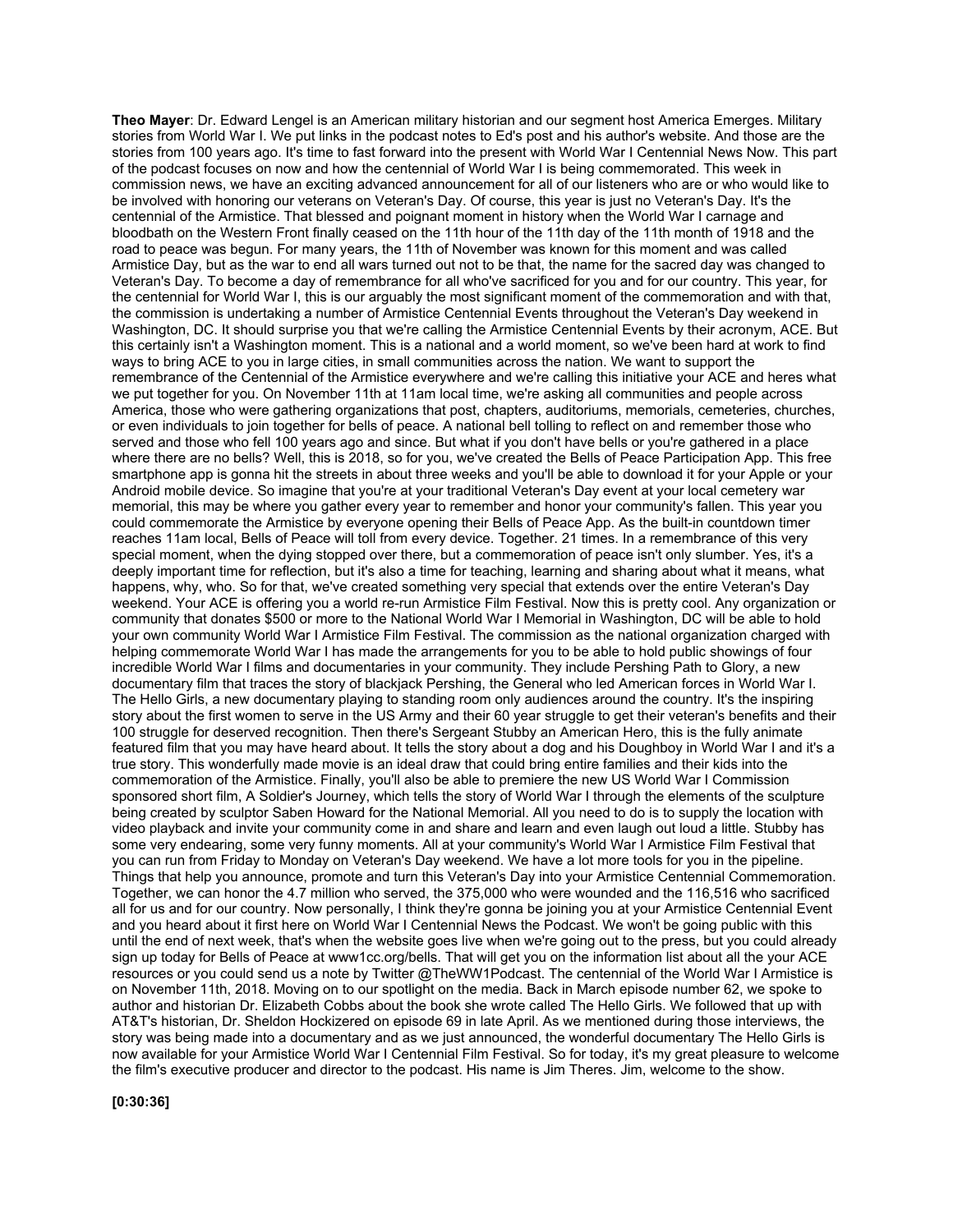**Jim Theres**: Hey, Theo. Great to be here, thank you.

### **[0:30:39]**

**Theo Mayer**: So Jim, our audience is growing so fast, that many of listener may not have heard the previous episode where we laid out this incredible story, The Hello Girls. Could you give em' a brief overview?

### **[0:30:50]**

**Jim Theres**: Sure, I'd like to read from the opening maybe 20 seconds of the film, it's a narrative that I have there. In 1918, the US Army signal core trained and sent 223 American women to France as telephone operators. They were intrepid, united in a common cause. They wanted to save France. I think that captures what they were sent over to do during the first World War and they were fearless. When you think of World War I, you often think of the millions of Doughboys that served overseas, but to put in perspective, these women by the end of the war, we're talking six months of the time that they were over there, they helped connect over 26 million calls and they were saving lives. So it was a very, very important role they played and General Pershing recognized that role.

### **[0:31:40]**

**Theo Mayer**: And there were even translators because most of them were bilingual and translated between the French and the Americans, didn't they?

### **[0:31:47]**

**Jim Theres**: Exactly, yes and General Pershing recognized how important communications were. The battlefields was changing, so he said, "Well I need the best. We're at war. I need the best," and the best at this job were women and so then went and got American women.

### **[0:32:01]**

**Theo Mayer**: And they thought they were enlisted in the Army and then the war ended, what happened?

### **[0:32:06]**

**Jim Theres**: They swore Army Oath, they wore uniforms, they held rank, they were subject to military justice, they received awards and commendations. For intents and purposes, they thought they were in the Army, as did their male counterparts overseas. Well when they returned home, they were told they were never soldiers and that was because the Army regulations that were written at the time, only recognized that men could serve. So they were told, "No, you weren't really soldiers. You were civilian contractors."

### **[0:32:35]**

**Theo Mayer**: Well they didn't put up with that though, right?

### **[0:32:37]**

**Jim Theres**: Can you believe they fought for 60 years led by Meryl Eagin in Montana and she just would not give it up and eventually they did succeed in 1977 legislation that was proposed by Senator Barry Goldwater, Senator Daniel Inouye, Congresswoman Lindy Boggs, signed by President Carter, but unfortunately only 33 of the women were still alive.

## **[0:33:01]**

**Theo Mayer**: Now you and I had a conversation the other day about your showings and the audience. So whose showing up and how are they reacting?

## **[0:33:08]**

**Jim Theres**: Most of the folks are women. I'd say the average age is probably 45 to 50 or older, but the reaction is I think very powerful. When people realize that they fought for so long and wouldn't give it up and that many didn't live to see it, people get a little bit angry. Those are some of the emotions. Anger, frustration, happiness, joy. We cover the .

### **[0:33:32]**

**Theo Mayer**: Well the audience that you described seem to be boomer women who are the generation that have gone through insisting on recognition and respect and rights and a lot of stuff that hasn't been achieved yet. So this really would seem to resonate to an entire generation.

## **[0:33:48]**

**Jim Theres**: It really does.

**[0:33:49]**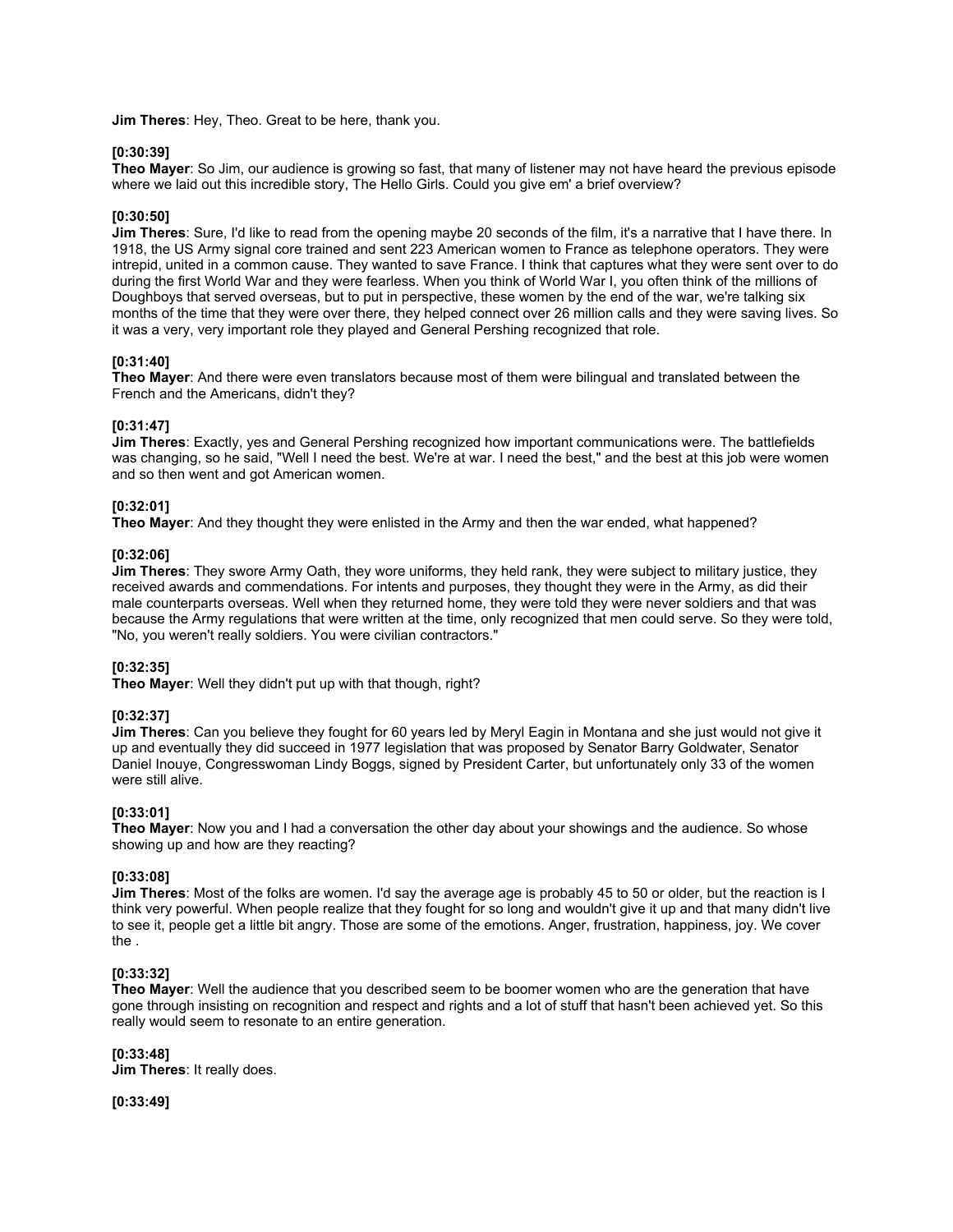**Theo Mayer**: The other day, I received a link to a clip that you released where you have some actual audio from one of The Hello Girls, , that her daughter found on a cassette tape. Let's take a listen to that.

#### **[0:34:03]**

**Oleda Joure**: ...was finally recognition for women in the Army service. There shouldn't be discrimination like and I think now that it's gonna help a lot for all the women if they joined the Army, I would say we are pioneer people.

### **[0:34:22]**

**Theo Mayer**: Well the book, the centennial, the AT&T involvement and your documentary is really shed a lot of light on these women's story and that's now generating interest and action in the halls of congress. Could you tell us about that?

### **[0:34:35]**

**Jim Theres**: On June 26th of 2018, US Senators John Tester from Montana and Dean Heller from Nevada companysponsored by Parterson Legislation peddled The Hello Girls congregational gold medal act of 2018. Once this gets passed, I'm not saying if, but I'm saying once this gets passed, the women postliminy will receive the highest civilian award which they deserve in Senate Bill 31 36.

#### **[0:35:02]**

**Theo Mayer**: Well your Hello Girls documentary's becoming a demand film a lot of festivals and showings. Can you tell us about some of the places where people are gonna be able to see it?

### **[0:35:12]**

**Jim Theres**: Yes, well coming up on August 27th, we'll be at the in this appropriate place to be, the 100th Annual American Legion National Convention in Minneapolis. We're gonna screen it there. We'll see if W and American Legion have been very extremely supportive. We're showing it at AUSA, the Association of the United States Army, here in DC on October eighth and then heres a really neat place we're gonna be Theo in November 11th, 2018, myself, Elizabeth Cobbs, Carolyn Timbey and a few others, Hellen Rashart, some of the daughters and granddaughters. We will be in Chaumont, France at General Pershing's former headquarters and we're gonna stream the film there for the city of Chaumont.

#### **[0:35:53]**

**Theo Mayer**: Awesome.

### **[0:35:55]**

**Jim Theres**: I know. 100 years later to the date. I mean I can't believe that I'm gonna be there. I pinch myself every day when I think about it.

# **[0:36:03]**

**Theo Mayer**: You have a really busy schedule coming up.

### **[0:36:06]**

**Jim Theres**: We do, yeah on the GI Film Festival in San Diego is in September and then some documentary film festivals are coming up in September, October. Doc Utah in Utah. Chagrin in Ohio. Long Beach in California. The Kansas International Film Festival and then the St. Louis International Film Festival and the Hartland Film Festival in Indiana are just a few of them that have picked up the film so far.

### **[0:36:30]**

**Theo Mayer**: And of course, as we just announced, The Hello Girls is part of the World War I Armistice Film Festival that we expect to be going on in communities all over the country on November 11th. Jim, thank you for making your wonderful documentary available for this.

#### **[0:36:43]**

**Jim Theres**: Oh no man, that's an honor to be a part of that. Thanks for thinking of us and thinking of the film and we're looking forward to it anyway we can help, I agree. It's a great story.

#### **[0:36:53]**

**Theo Mayer**: Jim Theres is the executive producer and director of the documentary The Hello Girls. Learn more about the film by following the links in the podcast notes. This week in updates from the states, we're headed to the big west, the cowboy state, Wyoming. The Wyoming Veteran's Memorial Museum opened the Centennial Exhibit Wyoming in the Great War on April sixth, 2017 and it's still on view. Among the myriad topics studied in preparation for this exhibit was the service of Wyoming's Indians in the Great War. Particularly from the Arapaho and the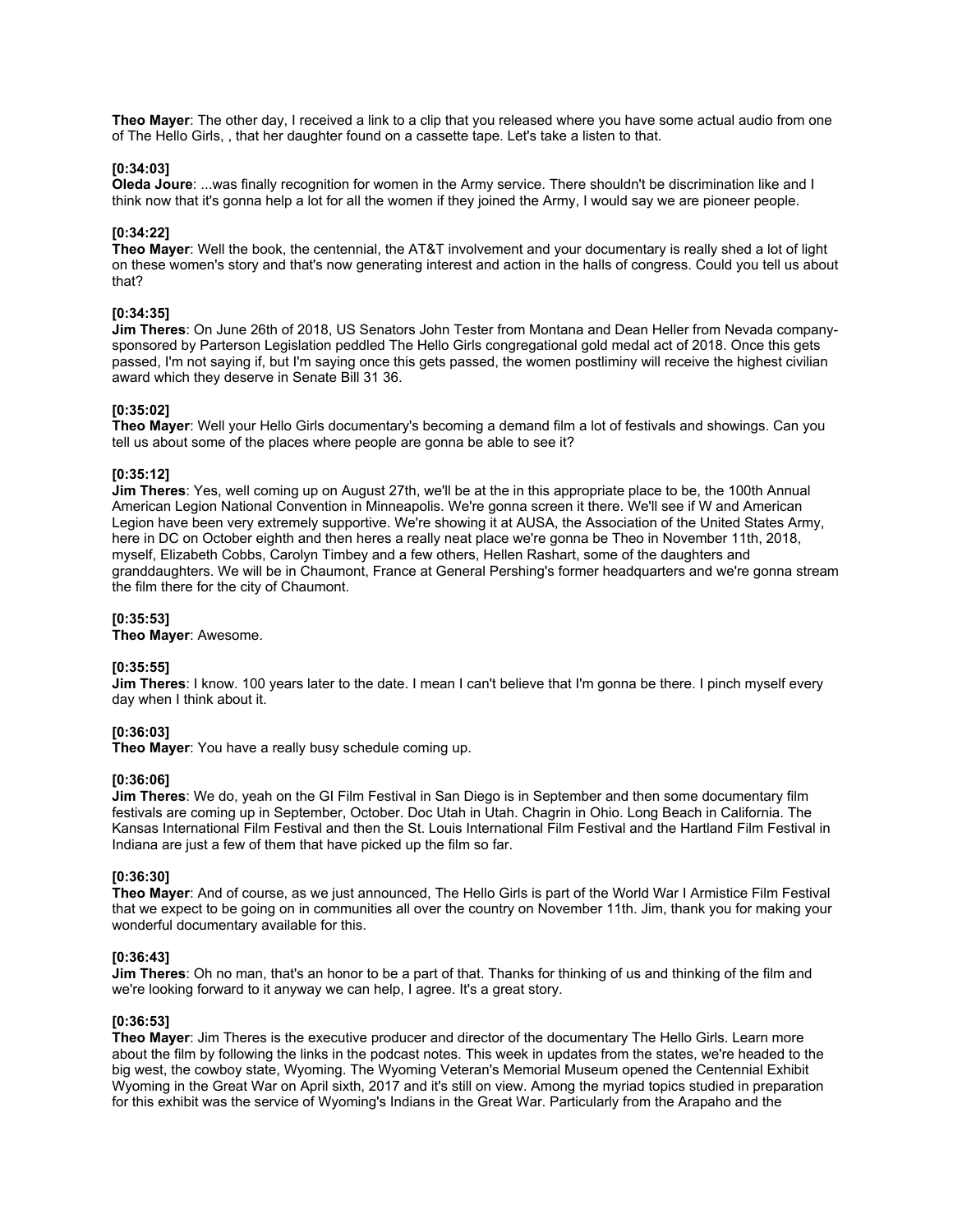Shoshone Nations on the Wind River Reservation. Joining us today to tell us more about the exhibit and the service of Wyoming's Indian Doughboys is Douglas R. Cubbison curator of the National Museum of Military Vehicles in Dubois, Wyoming. Welcome to the podcast.

## **[0:37:47]**

**Douglas C.**: Real pleasure to be here.

## **[0:37:48]**

**Theo Mayer**: Douglas, Wyoming was made a state around 1890, just about 25 years before the outbreak of World War I. Can you give our listeners a picture of life in Wyoming in that era?

## **[0:38:00]**

**Douglas C.**: Well Wyoming was an extremely rural state on the cusp of the Great War and really, we could still be considered the frontier. In fact, in the 1910 census, our state's population was a mere 145,000 people. Only seven towns could be considered to be urban and we only had one city with the population over 25,000. In 1915, Wyoming's predominant history was still agriculture, particularly cattle and sheep. Wyoming led the nation in wool production. We actually had six million sheep in Wyoming in 1908.

### **[0:38:33]**

**Theo Mayer**: A wool was a really big deal at that point.

### **[0:38:36]**

**Douglas C.**: Why absolutely and in fact, the war effort could not have been sustained without the wool being provided by the state of Wyoming. Wyoming was on the verge of becoming significant for petroleum production, the increased reliance and the increased use of automobiles, trucks, airplanes results in a huge demand for petroleum products and right at the end of the war, Wyoming benefits from a huge economic boom.

### **[0:39:01]**

**Theo Mayer**: So how many people served from Wyoming? I mean you have such a small population.

### **[0:39:05]**

**Douglas C.**: Mere 145,000 in the 1910 census, but significantly in World War I, Wyoming provided 11,393 soldiers. That is a staggering 7% of its population enlisted and more soldiers per a capita served from Wyoming than any other state in the union.

### **[0:39:26]**

**Theo Mayer**: Now Wyoming had and still has a large number of Indian Reservations and people. Could you tell us about that?

## **[0:39:33]**

**Douglas C.**: Well the most significant Indian Reservation is called the Wind River Indian Reservation. It was established where the eastern Shoshone Nation in 1863. The Arapaho joined that reservation in 1878. It's still a very sizable reservation here in the center of Wyoming.

## **[0:39:51]**

**Theo Mayer**: I know that at the time, Indians hadn't actually been citizens status, but they still volunteered and served in large numbers in World War I. How did that affect the Wyoming nations?

### **[0:40:02]**

**Douglas C.**: What ended up happening was really the intervention of two extremely significant military leaders. The first man was a fella called General Hughs Scott and Scott had served and commanded Troop L of the 7th United States Calvary, which was a Sioux Indian troop in the 1880s and 1890s and by the beginning of World War I, he happens to be the Chief of Staff in the United States Army. The other oh a fellow called John J. Pershing.

### **[0:40:32]**

**Theo Mayer**: Oh him.

## **[0:40:34]**

**Douglas C.**: He commanded a company of Sioux Indians scouts from the Pine Rich Indian Reservation in 1891. It was called Troop B of the Aguala Indian Scouts at Pine Rich Reservation. I'm gonna read you a direct quote of Pershing from his autobiography. "Field work was secondary nature to them. They would send out advanced carts and plankers and cover the main body perfectly. Cautiously approaching the crest of a ridge, as if actually in hostile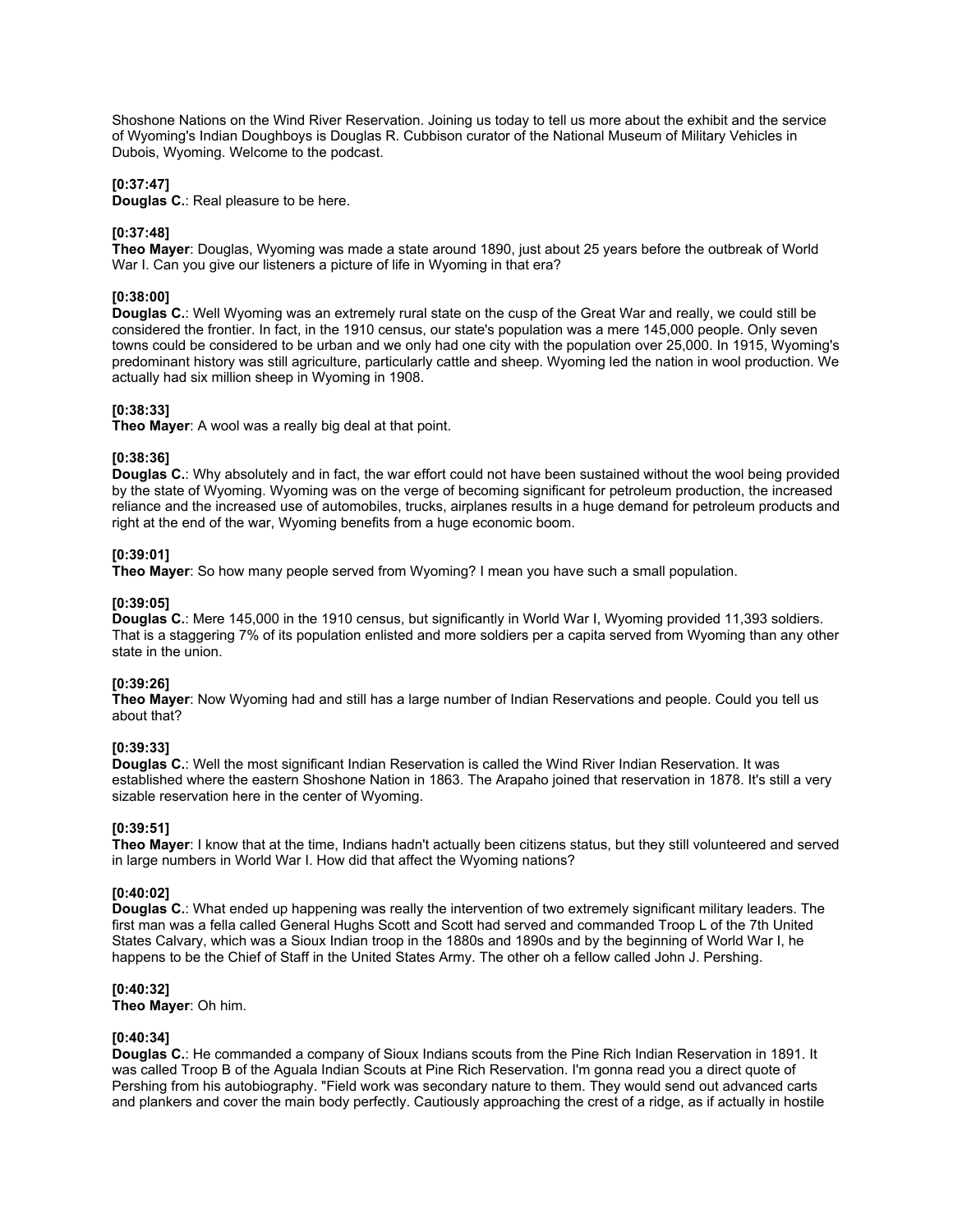county." So arguably the two most significant men in the United States Army at the beginning of World War I used Scott and John J. Pershing, both had direct experience commanding Indians, believed that they could make a significant contribution to the United States Army and were very powerful components to include them in service and it did not always go smoothly, but in the end, about 12,500 Indians served in the United States services.

### **[0:41:28]**

**Theo Mayer**: As you're doing the project and preparing your exhibit, is there a particular story that struck you that comes to mind?

## **[0:41:34]**

**Douglas C.**: We have been working this for a couple of years now and it's been kind of a slow and difficult and painful process, but we have now documented six Indians from Wyoming and one of them is an extremely significant individual who actually in fact had vanished and been lost from history and that is a gentleman called Thomas Daniels Saunders. So we don't know what his Indian name was, but we do know that he was enlisted as Thomas Daniels Saunders. He was a Northern Cheyenne from the booming Metropolis of Medicine Bow. We believe he had some Arapaho relationships with some of the Indian families that went river. He enlisted in the summer of 1917, pretty much as soon as Indians were permitted to enlist in the United States Army. He became a combat engineer and was assigned the second engineering company, which was the combat engineers that supported the famous second division. Saunders would have a remarkable, an amazing career, he would be wounded at Chateau Thierry on July 1918. He was the recipient of the Distinguished Service Cross for heroism in action at a place called Jaulny, France on September 12th, 1918 and then not much longer afterward, he received the Croix De Guerre with Gold Star awarded by the French for leading a patrol under heavy fire near Blanc Mont, France on October eight, 1918 and I'm gonna read you a quote from his commanding officer and this a remarkable quote. Quote "This solider has shown himself under trying situation to be far above his comrades in all operations requiring alertness, coolness, independibility backed by fearlessness." But his real moment of glory came couple years later. November 11th, 1921 the unknown solider is returned from France to be entered at the Arlington National Cemetery and John J. Pershing hand-picked the six men and they're called the body bearers and those are the 6 enlisted men who will personally carry the unknown soldier's coffin. By then, Staff Sergeant Thomas Daniels Saunders is one of those six men picked by Pershing to represent the United States Army core of engineers. Thomas Daniels Saunders was Wyoming's most decorated enlisted solider of the Great War, a really remarkable man. The Indians service was extremely significant. The 1919 Citizenship Act gave all honorably discharged Indian Doughboys American citizenship. In 1924, the Indian Citizenship Act of 1924 was passed and with that act, all American Indians are given both United States Citizenship without relinquishing their citizenship rights of their own Indian nations. So this is a huge event in American History and it's entirely due to the service of Indian Doughboys.

### **[0:44:24]**

**Theo Mayer**: And one very special Indian Doughboy from Wyoming. Thank you Doug.

### **[0:44:29]**

**Douglas C.:** Yes, it's a wonderful story and an honor and a privilege to be able to relate it.

## **[0:44:33]**

**Theo Mayer**: Douglas R. Cubbison is the curator for the National Museum of Military Vehicles in Dubois, Wyoming. Learn more about this great exhibit by following the links in the podcast notes. This week's World War I WarTech focuses on one of the most iconic tech tools of the war, also known as Devil's Rope. It's barbed wire and even before it hit the battlefields of Europe, it profoundly changed the America. As America expanded West, the control of grazing and farmlands became an increasing issue. The land was unlike anything these settlers had encountered before. Vast tree-less expanses of open prairie and ocean of grass and wildflowers as far as the eye could see. With no trees for fences and no stones to build walls, many farmers found the free ranging herds of cattle would cut across their open land, damaging their farms and gardens. To compound the issue, cattle's are exactly bothered by regular fencing, so there was a huge need for something that'll keep the herds of cattle in check and keep the farmer's lands from their hooves and insatiable bellies. The idea of barbed wire has been around for a long time. In 1868, a man named Michael Kelly had invented the basic design for barbed wire when he twisted two plain wires together to create a cable of barbs. Then in 1874, a guy named Joesph Glidden, a farmer from Illinois made improvements to Kelly's invention. Locking a simple wire barb into a double strand of wire and he got a patent for it. Glidden's design was cheap, easy to mass manufacture and effective at confining livestock. Within two years, Glidden was producing three million pounds of wire a year. Now this caused some rouse between the open-ranged cattle men and the land managing farmers. More than a few shots were fired, until the government stepped in and help quill the situation in the late 1880s. So barbed wire's pretty darn good for controlling and containing and when it was used in World War I, it was used in combinations with trenches to make attacking across No Man's Land a literal and figurative pain. More than a million miles of barbed wire were laid down on the Western Front alone, often entangled masses. Barbed wire was typically laid out in long zig zag strips or in belts running along parallel to the trenches. The more heavy duty